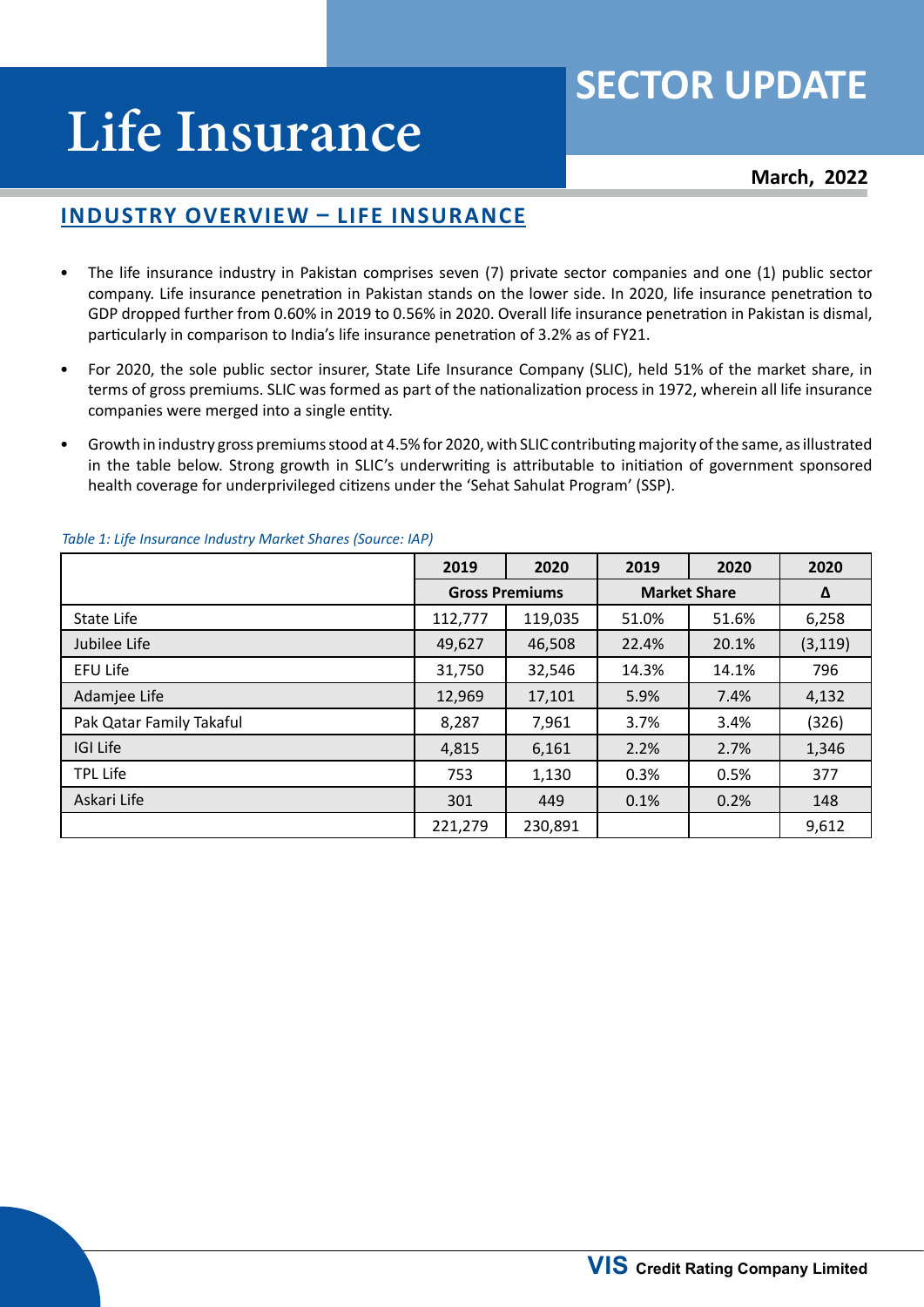**2**

**100%**





**20,311 24,457 28,897** 





- As illustrated in the figure above, growth has been led by the Group business segment, which comprised 12% of the gross premiums as of 2020 (2019:11%; 2018: 9%). Growth in the same is attributable to initiation of SSP as discussed above.
- VIS has noted slowdown in first year underwriting, which initially materialized in 2019, being precipitated by the macroeconomic slowdown, while further contraction in the same was witnessed in 2020 given the onset of the pandemic-induced lockdowns. (2020: Rs. 32.6b; 2019: Rs. 35.2b; 2018: Rs. 42.0b).
- Given limitations of publicly available disclosures, persistency calculations can only be made for second year renewals. In the past two year period, second year persistency has fallen (2020: 72.8%; 2019: 71.7%; 2018: 79.9%). As per industry experts, the drop in persistency can be attributed to adverse macroeconomic conditions precipitated by the pandemic, as a result of which several policies were liquidated during 2020.
- In 9M'21, the industry gross underwriting posted a growth of 30% vis-à-vis SPLY, with Group policies being the growth driver contributing 60% of the growth. As a result, share of Group business to total business increased to 26% vis-à-vis 15% in SPLY. The sizable growth in Group business can be attributed to initiation of SSP and growth in consumer financing transactions during the period.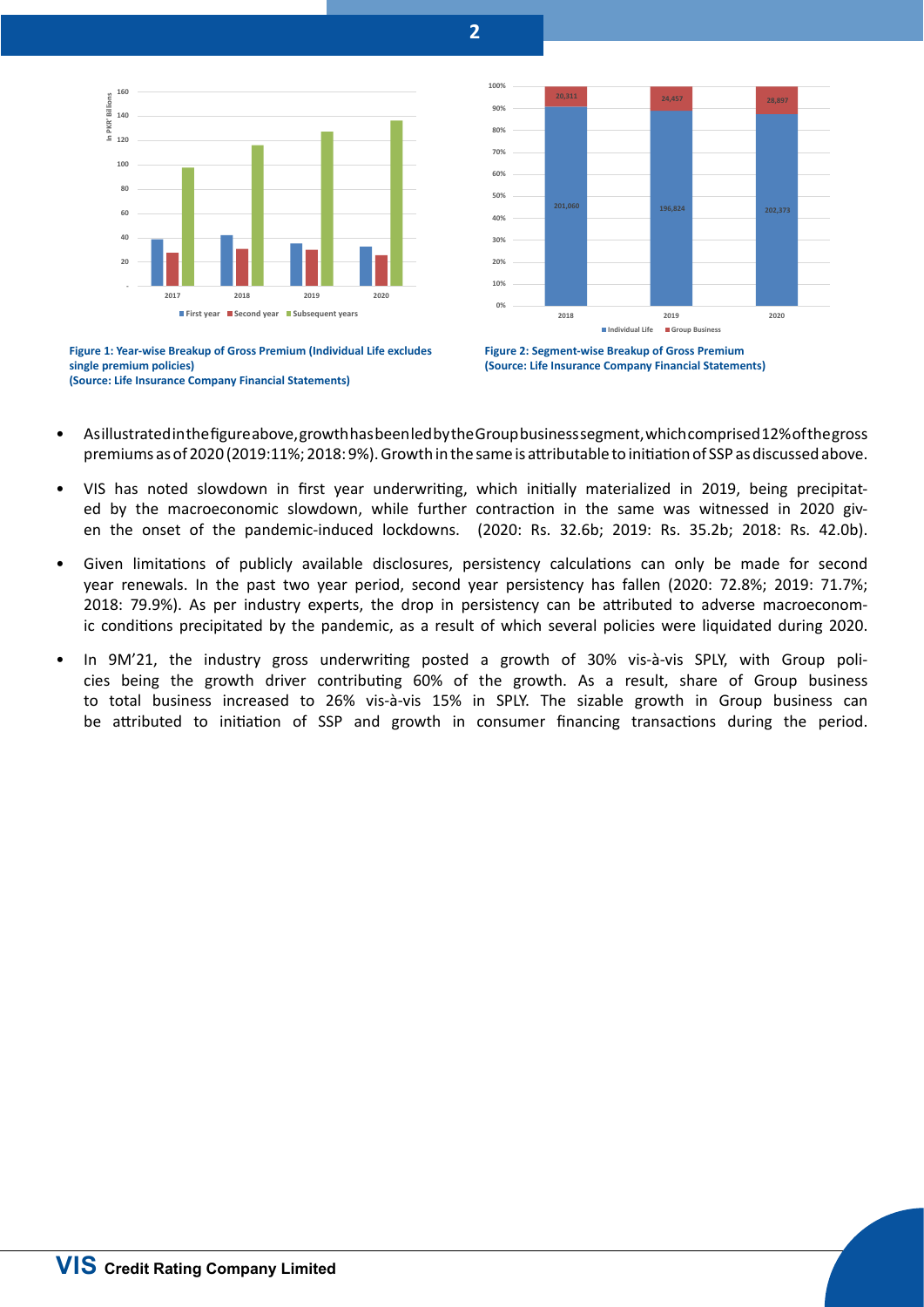• VIS has noted an adverse trend in individual life claims performance during the period reviewed, which is presented in Table 2. Interim data is only available for 4 private sector life insurance companies (JLI, EFU IGI & Askari), wherein the performance of individual life and individual life (only death) was more adverse in 9M'21, with the same coming in at 78.0% and 7.3% respectively. The increase in individual life claims ratio can partly be explained by higher surrenders during the pandemic period. Nevertheless, the increase in net claims (only death ratio) does not correlate with the trend in crude death ratio, which has dropped on a timeline. This points towards higher death rate in insured individuals, because the insured portfolio of individuals are likely part of higher economic strata.

#### *Table 2: Net Claims Performance – Industry (Source: Company Financials)*

|                              | 2018  | 2019  | 2020  |
|------------------------------|-------|-------|-------|
| <b>Individual Life</b>       | 40.0% | 48.2% | 53.3% |
| Individual Life - Only Death | 4.5%  | 5.5%  | 6.4%  |
| <b>Group Business</b>        | 81.9% | 77.2% | 79.3% |

- The industry's offerings are largely concentrated in individual life unit-linked policies. As a result the industry has a sizable investment portfolio of Rs. 1,634b as of Sep'21 (Dec'20: Rs. 1,652b; Dec'19: Rs. 1,237b). Furthermore, as unit-linked policies remain the primary product offering, the industry's liquidity is considered strong, given that liquid assets cover ~90% of the insurance liabilities.
- The 5-year return performance of companies which have made their fund management reports public and wherein fund size meets the criteria of minimum Rs. 0.5b – is provided in the table below. As illustrated in the table, performance of life insurance investment portfolios trailed inflation, mainly on account of adverse equity market performance observed during the 5 year period (2017-21).

|                                 | 2017     | 2018     | 2019   | 2020   | 2021     | 5 Year<br>Return* | <b>AUMs</b><br>(PKR'<br><b>Billions)</b> |
|---------------------------------|----------|----------|--------|--------|----------|-------------------|------------------------------------------|
| Conventional                    |          |          |        |        |          |                   |                                          |
| IGI (IAF, IBF, ICF & SSF)       | 4.74%    | 2.57%    | 12.98% | 9.21%  | 5.07%    | 139.28            | 5.77                                     |
| Adamjee Life (IMF, ISF & ISF 2) | $-1.42%$ | 1.97%    | 10.59% | 10.91% | 6.01%    | 130.71            | 46.0                                     |
| EFU (MGF, AGF & GGF)            | $-5.79%$ | $-1.89%$ | 4.00%  | 15.26% | 3.31%    | 114.46            | 132.7                                    |
| JLI (MGF, CGF, YGF & MF)        | $-6.80%$ | $-3.50%$ | 13.21% | 4.44%  | 0.11%    | 106.46            | 132.5                                    |
| <b>Takaful</b>                  |          |          |        |        |          |                   |                                          |
| Adamjee (MF & TF)               | $-4.5%$  | $-2.1%$  | 11.4%  | 9.1%   | 5.4%     | 119.74            | 6.30                                     |
| EFU (TGF)                       | $-4.61%$ | 3.00%    | 1.97%  | 15.37% | 2.55%    | 118.53            | 10.43                                    |
| PQFTL (AF, BF & CF)             | $-5.8%$  | $-0.1%$  | 8.2%   | 9.2%   | $-3.5%$  | 107.26            | 13.76                                    |
| JLI (MTF & CGTF)                | $-4.4%$  | $-0.7%$  | 9.7%   | 2.7%   | $-0.2%$  | 106.81            | 24.80                                    |
| IGI (TAF, TBF & TCF)            | $-4.4%$  | $-2.2%$  | 9.4%   | 5.6%   | $-14.0%$ | 92.95             | 1.37                                     |
| <b>Inflation (National)</b>     |          |          |        |        |          |                   |                                          |
| Inflation National (CY)         | 5.60%    | 5.40%    | 12.60% | 8.00%  | 12.30%   | 152.0             |                                          |
| 6 Month PKRV (Daily Average)    | 5.99%    | 8.76%    | 12.39% | 8.77%  | 8.02%    | 152.2             |                                          |
| <b>KSE-100</b>                  | $-15.3%$ | $-8.4%$  | 9.9%   | 7.4%   | 0.36%    | 91.9              |                                          |
| <b>KMI-30</b>                   | $-16.1%$ | $-10.8%$ | 7.9%   | 7.8%   | $-1.06%$ | 86.1              |                                          |

#### *Table 3: 5-year Fund Performance*

\* On a notional principal investment of Rs. 100